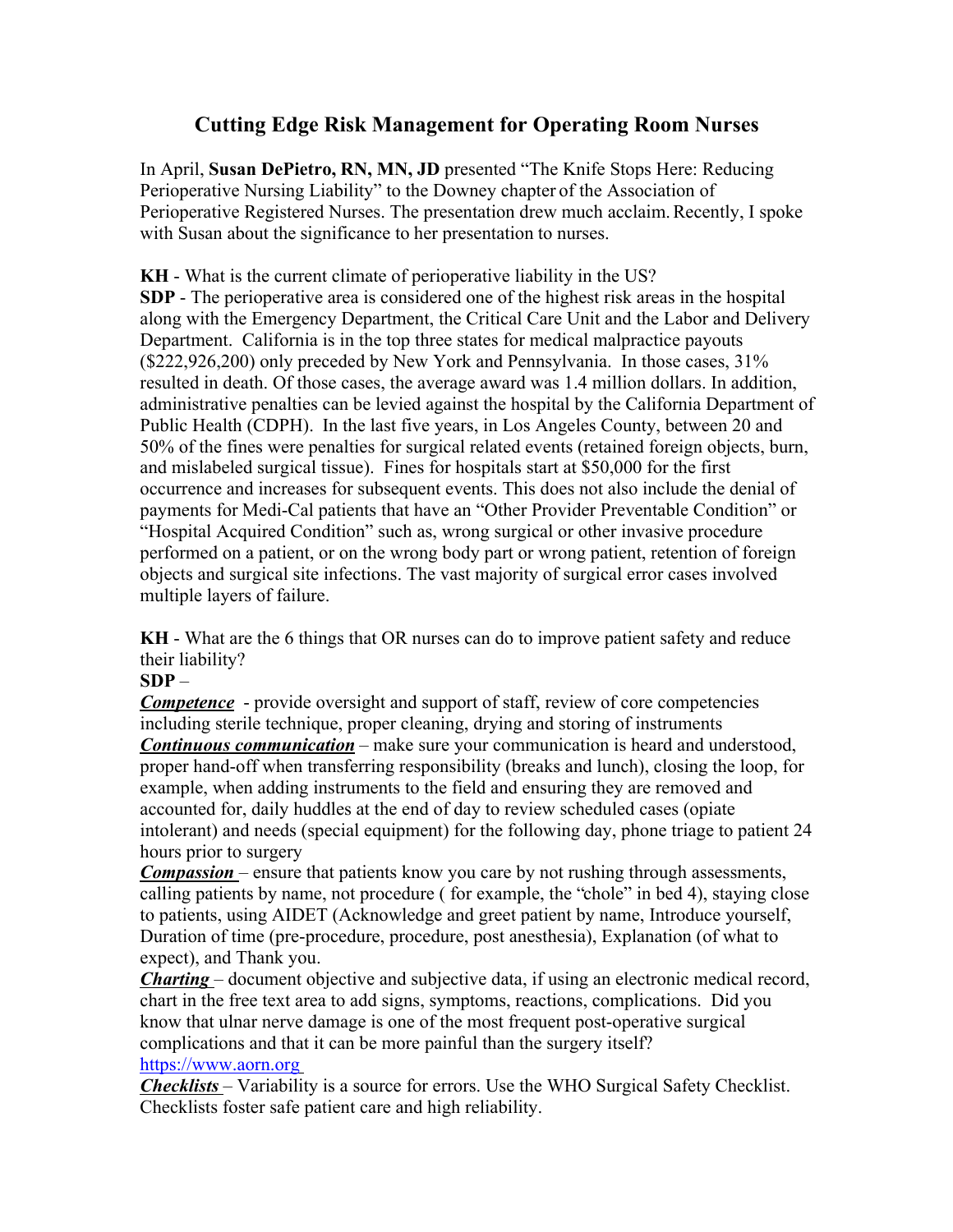[http://www.who.int/patientsafety/safesurgery/tools\\_resources/SSSL\\_Checklist\\_finalJun0](http://www.who.int/patientsafety/safesurgery/tools_resources/SSSL_Checklist_finalJun08.pdf) [8.pdf](http://www.who.int/patientsafety/safesurgery/tools_resources/SSSL_Checklist_finalJun08.pdf)

*Culture of Safety* - Create a learning culture, not a punitive culture. David Marx "Just Culture" model points us in the right direction that increases reporting of errors, builds trust and improves safety.

[http://www.health.ny.gov/professionals/patients/patient\\_safety/conference/2007/docs/pati](http://www.health.ny.gov/professionals/patients/patient_safety/conference/2007/docs/patient_safety_and_the_just_culture.pdf) ent safety and the just culture.pdf

**Susan DePietro, RN, MN, JD** is Past-President and currently the Chair of the Governance Committee **Keith Hoshal, MSN, RN-BC, OCN, CHTC** is currently President of the Nu Mu Chapter